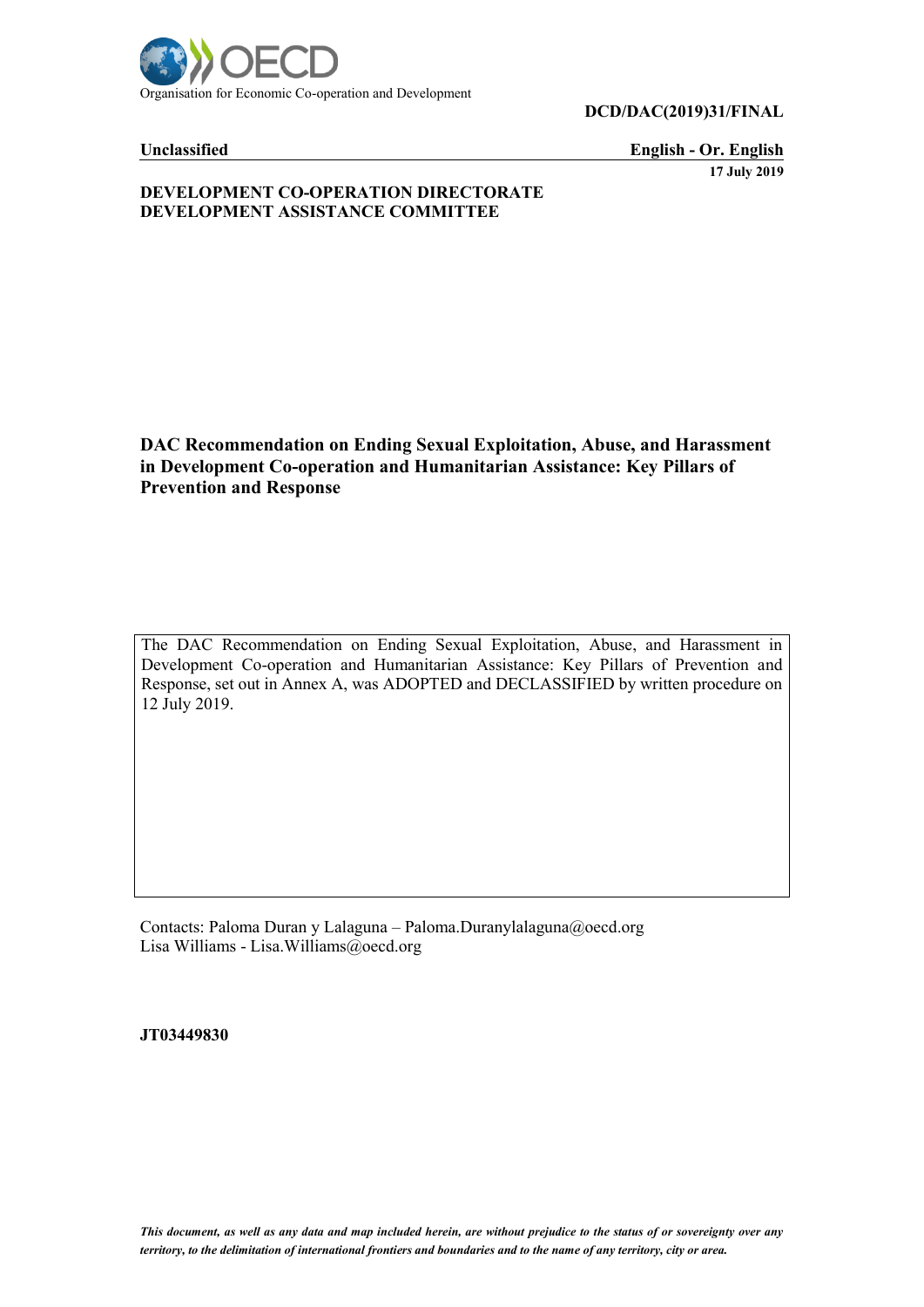# *DAC Recommendation on Ending Sexual Exploitation, Abuse, and Harassment in Development Co-operation and Humanitarian Assistance: Key Pillars of Prevention and Response*

#### **Background information**

Despite continuing efforts by the international development community, sexual exploitation and abuse (SEA) and sexual harassment (SH) persist in development co-operation and humanitarian assistance. It is essential to increase efforts to prevent and respond to all forms of SEA and SH, recognising that gender-based violence and violence against women and girls remain some of the most prevalent human rights violations and abuses in the world. The power imbalances and gender inequalities that underlie these issues need to be addressed across organisations. All development and humanitarian actors must take more robust action and improve local and international practice and standards, in accordance with their national legal and institutional frameworks.

#### **Rationale for developing the DAC Recommendation**

The members of the Development Assistance Committee (DAC) aim to protect communities and individuals from SEA and SH wherever development co-operation and humanitarian assistance activities are implemented and during their delivery. The *DAC Recommendation on Ending Sexual Exploitation, Abuse, and Harassment in Development Co-operation and Humanitarian Assistance: Key Pillars of Prevention and Response* (hereafter, the "DAC Recommendation") is the first international instrument on SEA and SH that applies to development co-operation and humanitarian assistance.

The DAC Recommendation aims to embody an ambitious standard to build systems best fit to prevent and respond to SEA and SH. In addition, it includes provisions aimed at supporting DAC members and non-DAC members having adhered to the Recommendation (hereafter "Adherents") in their efforts to implement the commitments it contains, establish mechanisms for continued shared learning, and monitor progress in combatting these issues, while ensuring a survivor- and victim-centred approach.

A survivor- and victim-centred approach is essential for effective prevention and response to SEA and SH, must be based on the wishes and needs of survivors and victims, requires listening to those who are affected, responding robustly and sensitively, and learning from every case. DAC members have recognised the need for this DAC Recommendation on SEA and SH to support prevention efforts and integrate the survivor- and victim-centred approach as an overarching principle throughout their work. All those engaged in prevention and response recognise that the rights, needs, wishes, and empowerment of survivors and victims have implications for the design and implementation of all policies and programmes, thus a survivor and victim-centred approach is integrated throughout the DAC Recommendation. This approach requires that prevention and response be contextualised, culturally appropriate, and embedded in an understanding of the local and national legislative frameworks. Effective survivor- and victim-centred approaches will require adequate investment in resources and research to build future international best practice, taking into consideration the need to tackle the power imbalances and gender inequalities that underlie these issues.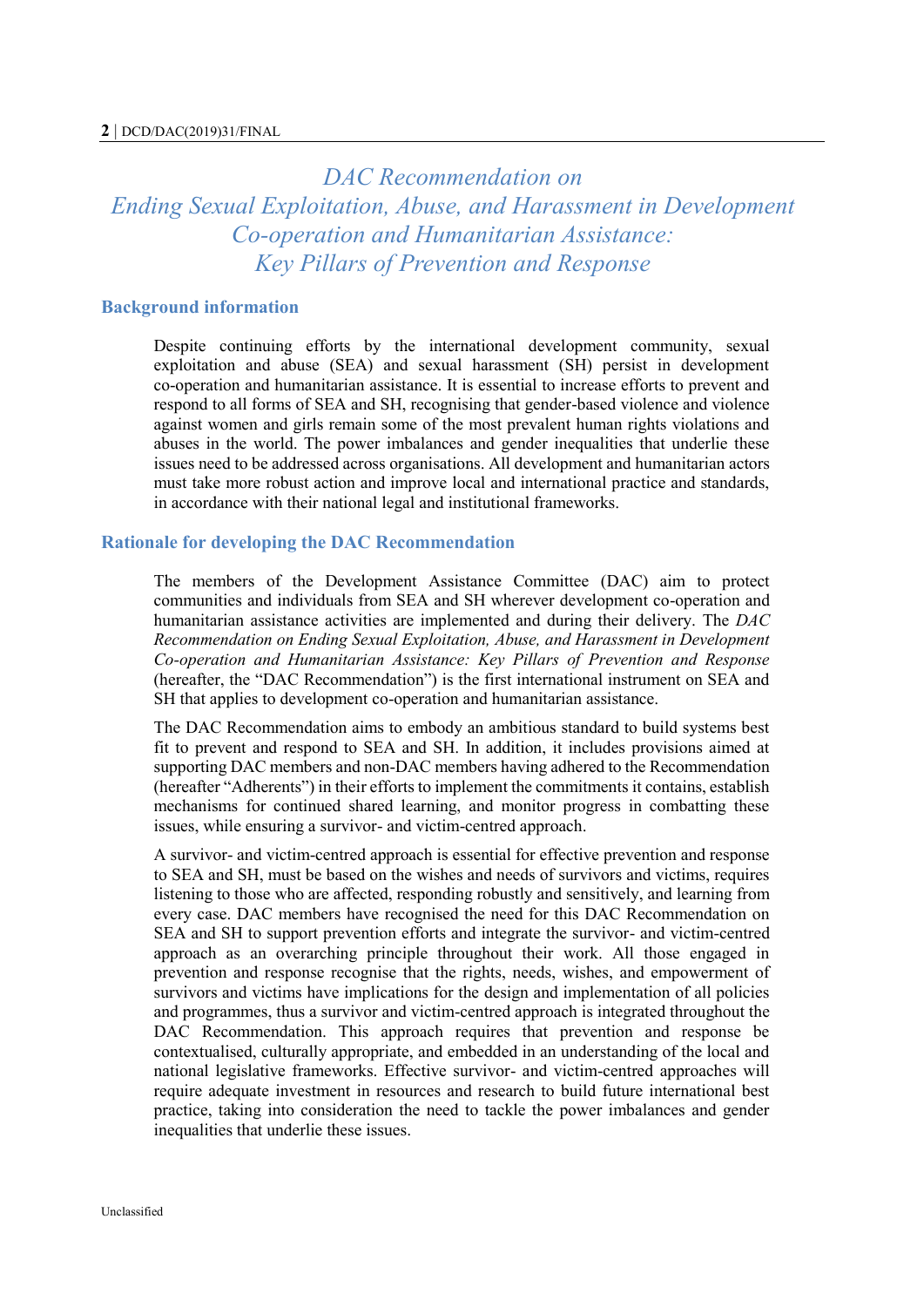#### **Scope of the DAC Recommendation**

The DAC Recommendation provides a comprehensive framework to support, guide, incentivise, and help Adherents to implement more coherent and aligned measures, consistent with applicable international standards, and to prevent and respond to SEA and SH in their activities in the disbursement and/or management of international aid. This includes Adherents – in their capacity as donors, cross-government and international community stakeholders – putting survivors and victims first, supporting organisational cultural change, building capacity, strengthening accountability, and bolstering the integrity of the international aid sector.

The DAC Recommendation is built around six pillars:

- i) Policies, professional conduct standards, organisational change, and leadership;
- ii) Survivor/victim-centred response and support mechanisms;
- iii) Organisational reporting, response systems, and procedures;
- iv) Training, awareness raising, and communication;
- v) International coordination; and
- vi) Monitoring, evaluation, shared learning, and reporting.

While the DAC Recommendation does not seek to precisely define SEA and SH, certain sources may provide useful guidance for its dissemination, interpretation, and implementation.

For example, certain bulletins issued by the UN Secretary-General - which are applicable to UN staff for the purpose of preventing and addressing cases of sexual exploitation and sexual abuse in the UN system - pertain to "sexual exploitation" and "sexual abuse". Specifically bulletin ST/SGB/2003/13, states that sexual exploitation means "any actual or attempted abuse by personnel of a position of vulnerability, differential power or trust for sexual purposes, including but not limited to, profiting momentarily, socially or politically from the sexual exploitation of another." "Sexual exploitation" is thus a broad term that includes, for example, transactional sex, solicitation of transactional sex, and exploitative relationships. With respect to "sexual abuse", the same bulletin provides that the term "means actual or threatened physical intrusion of a sexual nature, whether by force or under unequal or coercive conditions".

Concerning "sexual harassment," the UN General Assembly Resolution 'Intensification of efforts to prevent and eliminate all forms of violence against women and girls: sexual harassment,'(A/RES/73/148) stresses that sexual harassment "encompasses a continuum of unacceptable and unwelcome behaviours and practices of a sexual nature that may include, but are not limited to, sexual suggestions or demands, requests for sexual favours and sexual, verbal or physical conduct or gestures, that are or might reasonably be perceived as offensive or humiliating."

Lastly, where the term "children" is used in the DAC Recommendation, DAC members took into account the UN Convention on the Rights of the Child which defines "children" as any person under the age of 18.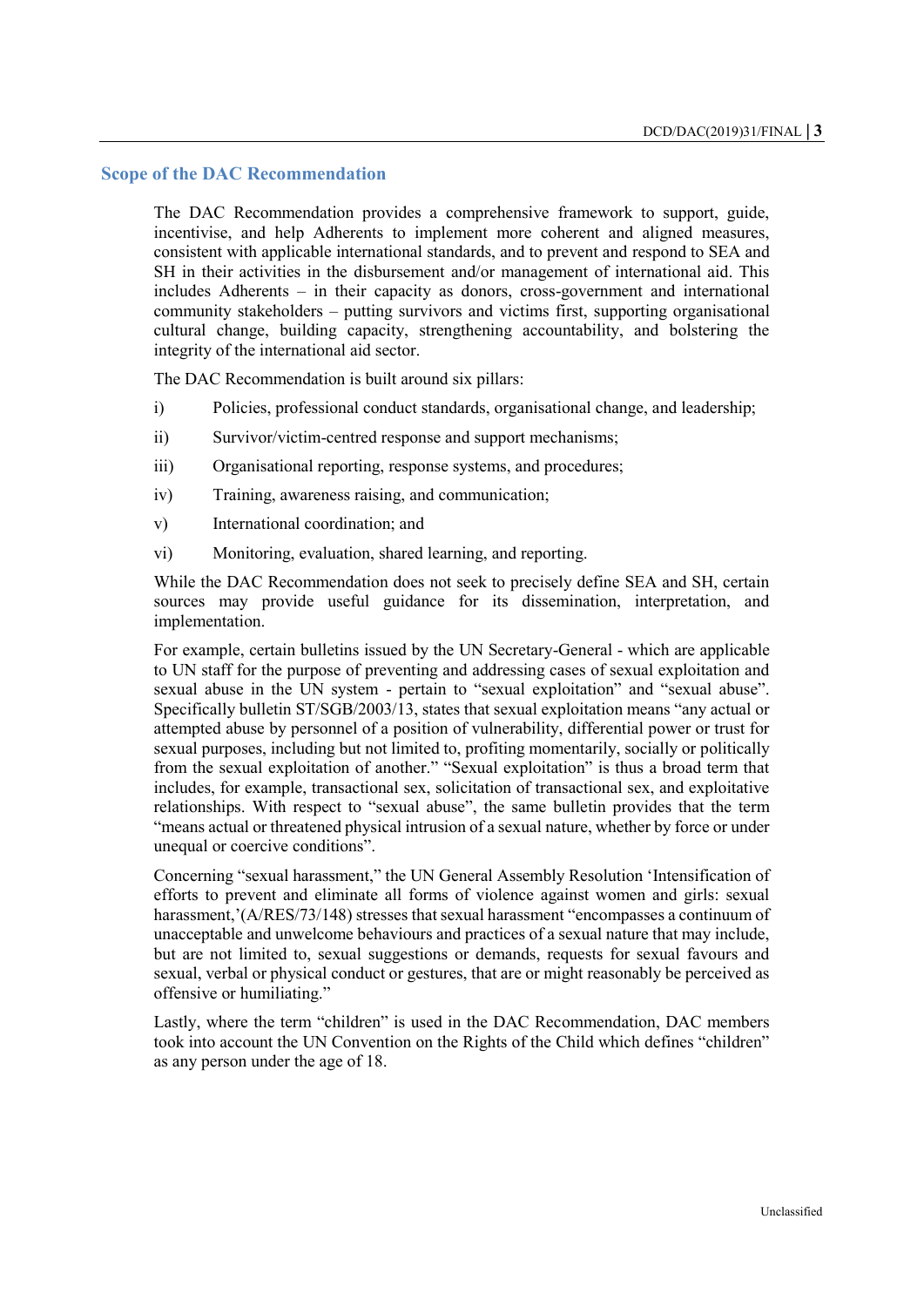#### **An inclusive process for developing the DAC Recommendation**

At the DAC meeting in June 2018, the Committee established a DAC Reference Group on PSEA to guide the scoping and development of a potential DAC instrument on PSEA, Co-Chaired by delegates from Austria, Ireland and the United Kingdom. The DAC Reference Group on PSEA met seven times and has been supported by an internal Development Co-operation Directorate (DCD) Task Force, which was established in April 2018 and led by the DCD Gender Equality and Women's Empowerment Team. In order to ensure diversity, inclusivity and coordination with other processes and hear from diverse actors, the DAC Reference Group included representatives from organisations, including the United Nations and the Inter-Agency Standing Committee, the World Bank, two civil-society representatives, and non-DAC member countries.

The Reference Group has worked closely with Civil Society Organisations (CSOs), in line with the DAC-CSO Framework on Engagement, to help ensure that the DAC Recommendation would assist both DAC members and implementing partners in aligning their actions on SEA and SH prevention and response. CSOs were actively engaged in the meetings of the DAC Reference Group and developed a questionnaire for CSOs to provide detailed input, as well as a webinar. Through its CSO representation, the consultation questionnaire was developed, and members sent it to national CSO platforms, a process which led to responses from more than 200 networks. The Reference Group collected input from civil society on their priorities for SEA and SH prevention and response, as well as perspectives on how donors can strengthen prevention efforts and ensure a survivor- and victim-centred approach. The DAC Reference Group aimed to reach a wide geographic diversity and gain participation by CSOs who otherwise may not be able to engage with the DAC, including both survivors and victims and the organisations working with them.

The development of the DAC Recommendation was also informed by information on member practices in preventing and responding to SEA and SH gathered through an in-depth survey of practices sent to DAC members in 2018, which received responses from 26 out of 30 DAC members.

In February 2019, the DAC Senior Level Meeting discussed and supported a set of pillars for a DAC Recommendation [DCD/DAC(2019)10]. These pillars formed the basis for developing a DAC Recommendation text, following which, a series of draft versions of the DAC Recommendation benefitted from discussion and comments in multiple Reference Group meetings, from DAC delegates through written procedure, and in the 18 June [DCD/DAC(2019)31] and 10 July 2019 [DCD/DAC(2019)31/REV1] DAC meetings.

The DAC Recommendation, as set out in Annex A, was adopted on 12 July 2019.

#### **Monitoring implementation, dissemination and adherence**

The DAC Recommendation contains a provision instructing the DAC Network on Gender Equality (GENDERNET) to monitor its implementation through the existing DAC peer-review mechanism, and to develop options for more frequent monitoring and review within the first five years. This will enable and support lesson-learning and sharing of best practices to build understanding and capability. GENDERNET will report to the DAC no later than five years following the adoption of the DAC Recommendation and at least every ten years thereafter.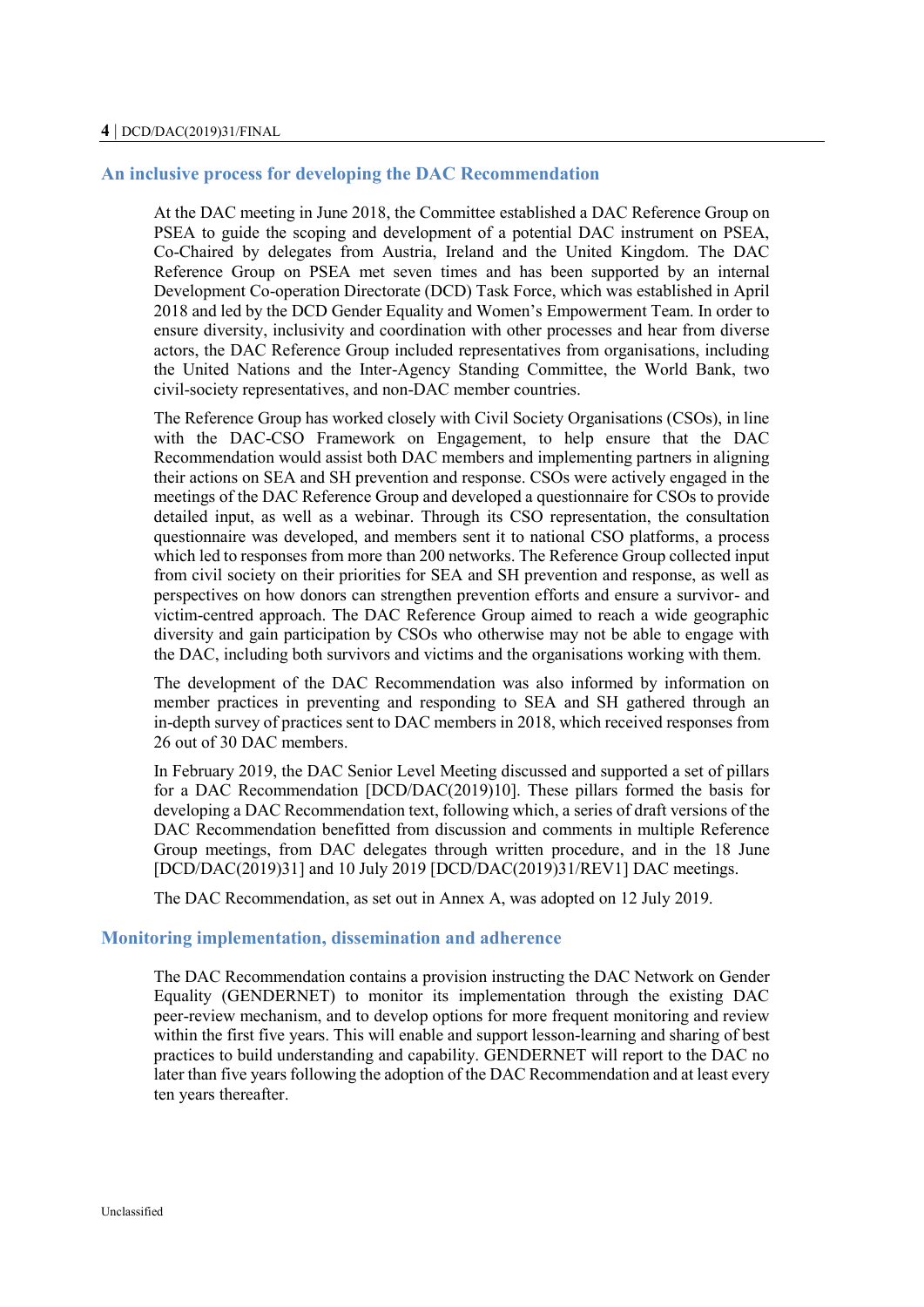The DAC Recommendation invites the OECD Secretary-General and Adherents to disseminate the Recommendation. The DAC Recommendation is available on the [compendium of OECD Legal Instruments,](https://legalinstruments.oecd.org/en/instruments/OECD-LEGAL-5020) along with the other DAC Recommendations. A booklet containing background information is accessible in PDF format to facilitate dissemination. To ensure dissemination of the DAC Recommendation, the Secretary-General, through the DAC Secretariat, will share the DAC Recommendation with all its networks as well as during technical activities and events.

The DAC Recommendation is open to non-Member adherence, which would represent those Adherents' political commitment to the principles set out in the DAC Recommendation. Such non-Member adherence would send a message of broad support for SEA and SH prevention and response in the international aid sector, through effective due diligence systems and a survivor/victim-centred approach. Non-Member Adherents would be included in the monitoring and implementation report.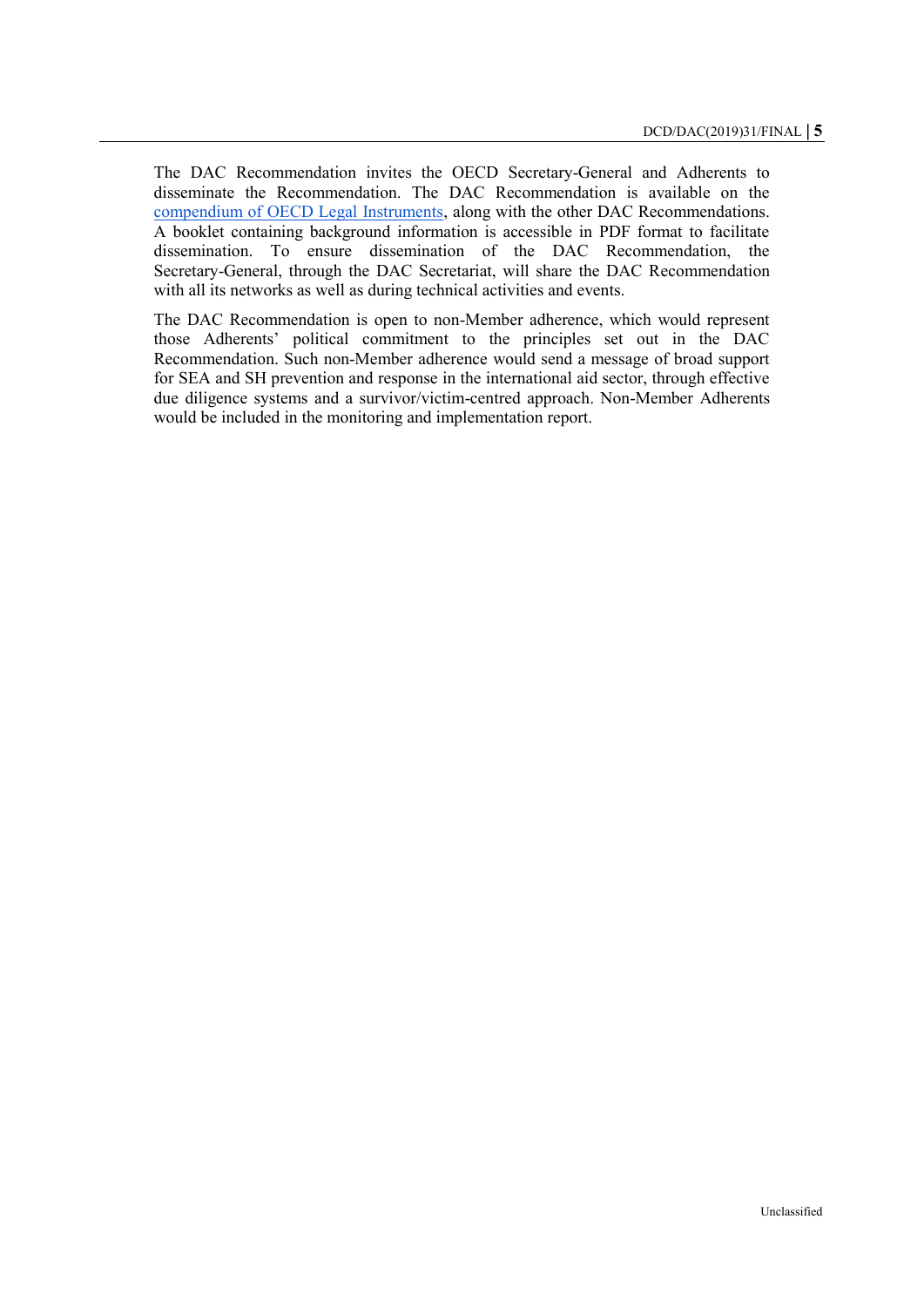## **Annex A. DAC Recommendation on Ending Sexual Exploitation, Abuse, and Harassment in Development Co-operation and Humanitarian Assistance: Key Pillars of Prevention and Response**

#### **THE OECD DEVELOPMENT ASSISTANCE COMMITTEE (DAC),**

**HAVING REGARD** to the Recommendation of the Council on Gender Equality in Education, Employment and Entrepreneurship [\[OECD/LEGAL/0398\]](https://legalinstruments.oecd.org/en/instruments/OECD-LEGAL-0398); the Recommendation of the Council for Development Co-operation Actors on Managing the Risk of Corruption [\[OECD/LEGAL/0431\]](https://legalinstruments.oecd.org/en/instruments/OECD-LEGAL-0431); the Recommendation of the Council on Gender Equality in Public Life [\[OECD/LEGAL/0418\]](https://legalinstruments.oecd.org/en/instruments/OECD-LEGAL-0418); and the DAC Recommendation on the Humanitarian-Development-Peace Nexus [\[OECD/LEGAL/5019\]](https://legalinstruments.oecd.org/en/instruments/OECD-LEGAL-5019);

**HAVING REGARD** to the DAC Tidewater Joint Statement on Combatting Sexual Exploitation and Abuse in the Development and Humanitarian Sectors and the Whistler Declaration on Protection from Sexual Exploitation and Abuse in International Assistance committed to by the G7 Development Ministers;

**HAVING REGARD** to the Commitments made by donors to tackle sexual exploitation and abuse and sexual harassment in the international aid sector at the 2018 London Safeguarding Summit;

**HAVING REGARD** to the foundation provided by international instruments on various aspects of gender equality and human rights, notably the principles embodied in the Universal Declaration of Human Rights and relevant provisions of International Humanitarian Law, including the Geneva Conventions and protocols thereto; the International Covenant on Civil and Political Rights; the International Covenant on Economic, Social and Cultural Rights; the United Nations (UN) Convention on the Rights of the Child; the UN Convention on the Elimination of all forms of Discrimination against Women; the UN Declaration on the Elimination of Violence against Women (A/RES/48/104); the UN Comprehensive Strategy on Assistance and Support to Victims of Sexual Exploitation and Abuse by UN Staff and Related Personnel (A/RES/62/214); the UN Protocol on Allegations of Sexual Exploitation and Abuse involving Implementing Partners; the 2018 UN General Assembly Resolution on Intensification of efforts to prevent and eliminate all forms of violence against women and girls: sexual harassment (A/RES/73/148); and the Council of Europe Convention on preventing and combating violence against women and domestic violence;

**HAVING REGARD** to relevant political commitments made within the UN context, including the 2030 Agenda for Sustainable Development; the 1994 Programme of Action of the International Conference on Population and Development; the 1995 Beijing Declaration and Platform for Action of the Fourth UN World Conference on Women and the outcome documents of their review conferences;

**RECOGNISING** that sexual exploitation and abuse (SEA) and sexual harassment (SH) are unacceptable and in defiance of applicable international standards and international law and that SEA and SH constitute unacceptable behaviour that has lasting, traumatic and deleterious impacts on individuals and communities and, where perpetrated by aid providers and their partners, call into question the integrity of the international aid community and the credibility of aid itself;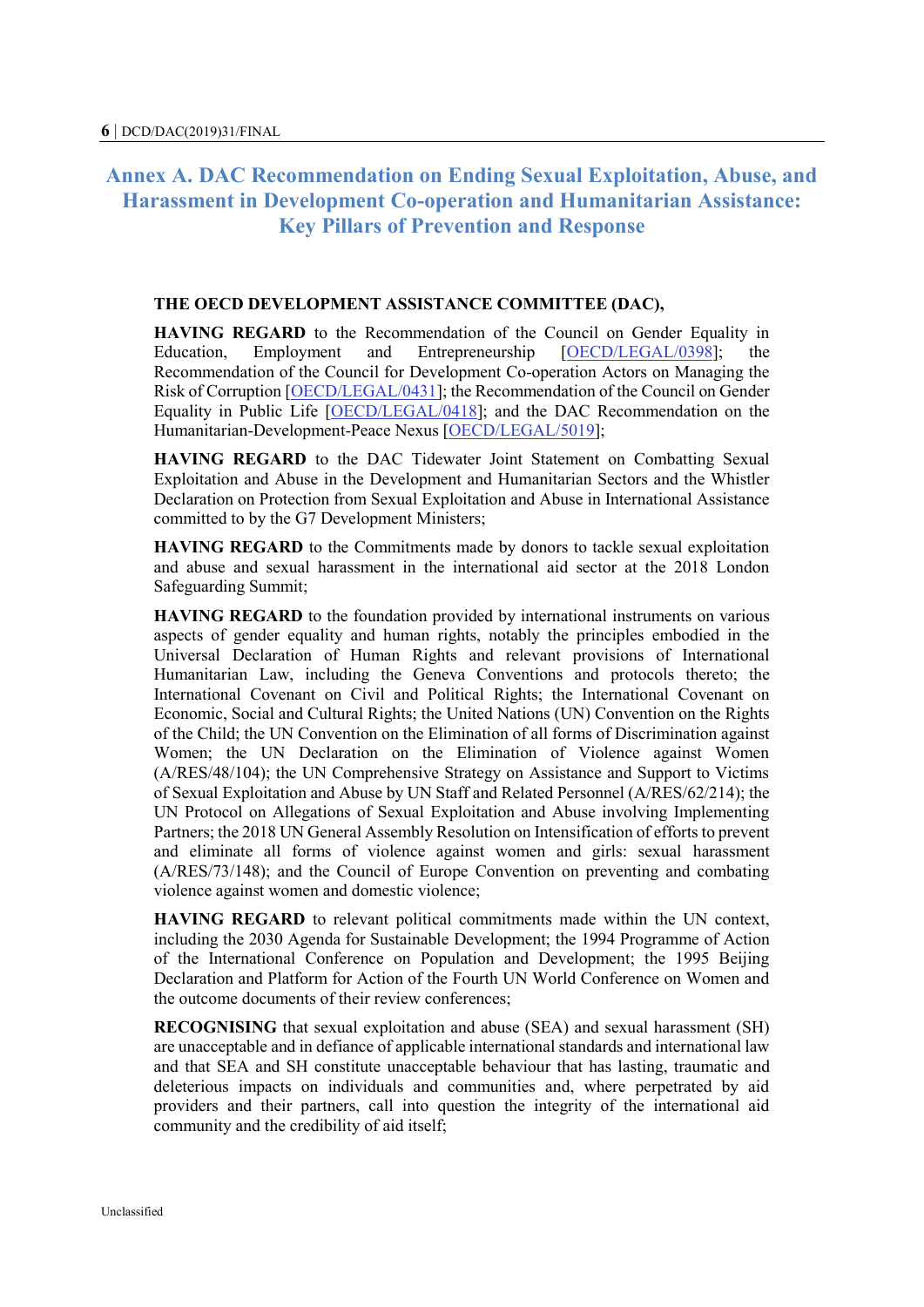**RECOGNISING** that SEA and SH risk undermining global efforts to achieve the 2030 Agenda for Sustainable Development, in particular Sustainable Development Goal (SDG) 5, "Achieve gender equality and empower all women and girls";

**RECOGNISING** that the risk of SEA and SH increases when donors and their partners fail to set organisational cultures and norms that prevent SEA and SH or act to proactively manage and mitigate risk, including exacerbated risks that arise when operating in contexts of fragile, conflict-affected environments where power imbalances and gender inequality may more easily persist;

**RECOGNISING** that donors and their partners need to strengthen coordination and coherence in preventing and responding to incidences of SEA and SH, building a strong donor platform to lead cultural organisational change and accountability; respond to victims and survivors and tackle impunity; strengthen capacity across the aid sector; recognise the critical role of women's rights organisations and women-led organisations in preventing and responding to violence against women and girls, and the need to ensure their central role in international and local efforts to prevent and respond to SEA and SH; and align around applicable international standards to reduce the likelihood and impact of SEA and SH perpetrated through actors delivering international aid;

**RECOGNISING** the UN efforts to prevent and respond to SEA and SH, including the UN Secretary General's Report on Special Measures for Protection from Sexual Exploitation and Sexual Abuse: A new approach (2017); the UN Secretary General's Bulletins: Special Measures for protection sexual exploitation and sexual abuse (2003), Prohibition of discrimination, harassment, including sexual harassment, and abuse of authority (2008), and Protection against retaliation for reporting misconduct and for cooperating with duly authorized audits and investigation (2017); UN Security Council Resolutions on Women, Peace and Security, including Resolution 1325 (2000) and subsequent resolutions up to and including Resolution 2242 (2015); Model Policy on Sexual Harassment (2018); as well as the important work done by the UN Special Coordinator on improving the UN response to SEA, the UN Victim's Rights Advocate, the UN Trust Fund for victims of SEA, the Voluntary Compact between the UN Secretary General and individual Member States, the Circle of Leadership on the Prevention of and Response to sexual exploitation and abuse in United Nations operations, the Civil Society Advisory Board on prevention of sexual exploitation and abuse, and the Grand Bargain's Agenda for Humanity (2016); and the Charter on Inclusion of Persons with Disabilities in Humanitarian Action (2016);

**RECOGNISING** the Inter-Agency Standing Committee's Principles and Minimum Operating Standards on Prevention of Sexual Exploitation and Abuse (MOS-PSEA), and the Core Humanitarian Standard on Quality and Accountability (CHS), as essential international standards;

**RECOGNISING** the importance of integrating a survivor- and victim-centred approach into PSEA and SH policies, in line with four guiding principles of: (i) safety; (ii) confidentiality; (iii) respect; and (iv) non-discrimination described in the UN Comprehensive Strategy on Assistance and Support to Victims of Sexual Exploitation and Abuse by UN Staff and Related Personnel (A/RES/62/214), as well as that child survivors require particular attention to ensure their safety, protection, and well-being;

**RECOGNISING** that SEA and SH are deeply rooted in structural inequality, especially gender inequality, that give rise to gender-based violence, among other forms of violence, and discrimination;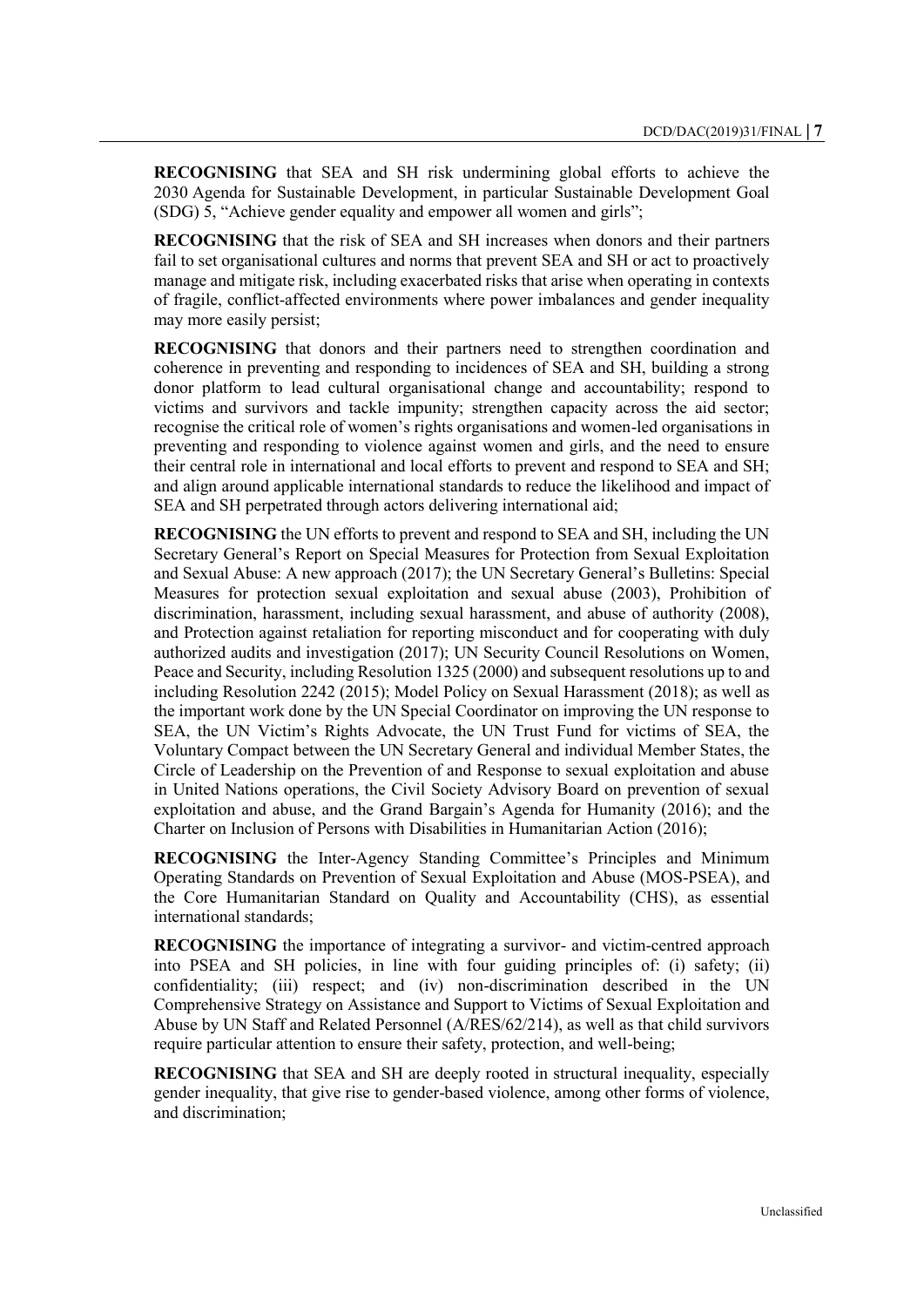**RECOGNISING** that SEA and SH can constitute a violation or abuse of human rights, and thus the promotion, protection, and respect of human rights must be at the core of preventing and combatting SEA and SH. Ensuring a human-rights based approach that does no harm in development co-operation and humanitarian assistance is fundamental. Particular attention is needed for vulnerable groups, including women and children, and those most at risk of discrimination on the basis of, for example, disability, gender identity and sexual orientation, race, ethnicity, age or religion;

**I. AGREES** that for the purpose of the present Recommendation, the following definitions are used:

- a. **International development agency (also referred to as donor)** refers to government line ministries or other public or private agencies entrusted with the responsibility of disbursing public funds that are accounted for as Official Development Assistance (ODA).
- b. **Implementing partners** refers to government's line ministries or other public agencies, as well as partners of international development agencies such as developing countries' governments, public bodies including local authorities, non-governmental and civil-society organisations, trade unions, multilateral development and humanitarian organisations, and suppliers of goods and services involved in implementing aid projects or programmes or private-sector organisations recipient of aid funds.

**II. AGREES** that the purpose of this DAC Recommendation is to provide a comprehensive framework that can support, guide, incentivise, and help DAC and non-DAC members having adhered to it (hereafter the "Adherents") in their capacity as donors, cross-government and international community stakeholders to implement more comprehensive, coherent and aligned measures, consistent with applicable international standards and taking into account national laws, to prevent and respond to SEA and SH in their activities in the disbursement and/or management of aid. This includes putting survivors and victims first, supporting organisational cultural change, building capacity, strengthening accountability, and bolstering the integrity of the international aid sector.

**III. RECOMMENDS** that Adherents set up or revise their development co-operation and humanitarian assistance systems to strengthen SEA and SH prevention and response, manage risk, and support and protect survivors and victims. Adherents should take measures to ensure that these systems are implemented by their international development agencies and implementing partners in all of their activities in the disbursement and/or management of aid, based on adequate resources. In setting up or revising these systems, and as appropriate to relevant mandates, roles and responsibilities, Adherents should:

- 1. **Develop policies and professional conduct standards and seek to foster organisational change and leadership on SEA and SH in the provision of international aid.** To this effect, Adherents should, as appropriate:
	- a. Foster improved **organisational culture and norms** through effective value-based leadership and guidance on goals, values, behaviours, and expectations related to SEA and SH prevention and response, including the promotion of inclusive, nondiscriminatory, gender-balanced work environments and opportunities, including by encouraging the recruitment and career development of women in senior leadership and throughout organisations.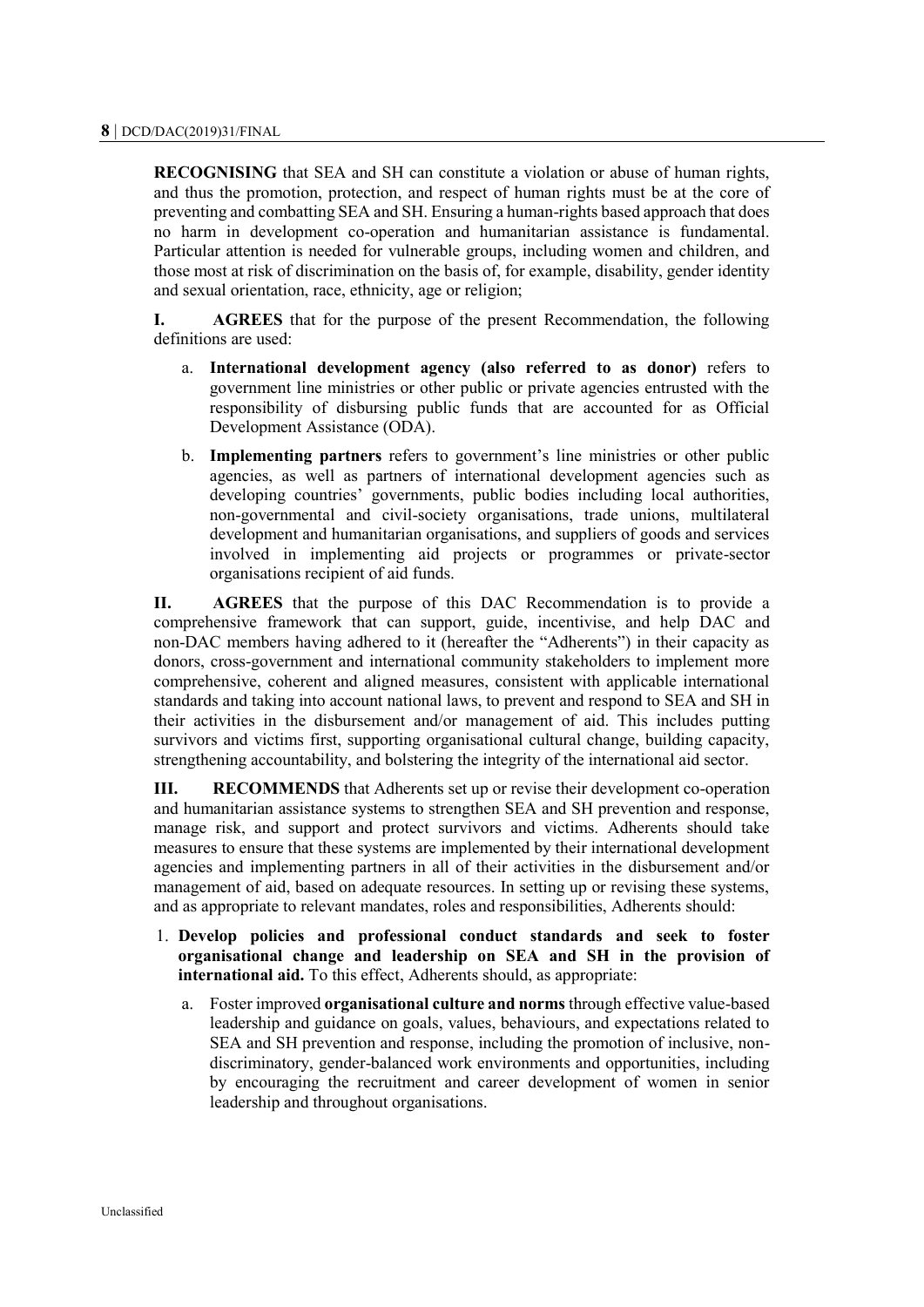- b. Ensure sustained **senior-level engagement and leadership** commitments to shift or sustain positive organisational culture and norms in relation to SEA and SH prevention and response, through regular senior-level discussions on how these issues are addressed, and also ensure dedicated organisational capacity to support and coordinate work on SEA and SH, recognising the links to broader human rights and commitments to gender equality.
- c. Develop **policies, strategies, and work plans for SEA and SH prevention and response** that are effectively implemented; set goals and standards; demonstrate a coherent approach; and support implementation of related work streams. In these policies, Adherents should make it clear that failure to respond appropriately to incidents of SEA and SH will not be tolerated, while prevention and response should be based on a survivor and victim-centred approach that aims to do no harm.
- d. Develop **Codes of Conduct or Ethical Standards** providing explicit standards and regulations to prevent and combat SEA and SH, ensuring they are publicly available and conveyed to staff and senior management consistently throughout key employment cycle moments (including recruitment and disciplinary processes), in preparation for and during missions, in performance management structures, and within leadership values. Such codes of conduct and ethical standards should be shared with implementing partners and actively communicated in relevant languages and formats to local communities where relevant.
- e. Develop **reporting and response** protocols, with clear guidelines for staff on when and to whom to report, and how to respond in a confidential, survivor- and victimcentred and ethically-sensitive manner. Staff should be aware of the obligation to report SEA and SH incidents, with a set time frame for response and follow-up mechanisms, and know that a policy for protection from retaliation is in place, recognising that improved accountability mechanisms may lead to more reporting of SEA and SH incidents.
- f. Include standards, procedures, requirements, and/or binding commitments in all **cooperative agreements and funding instruments** (for example, contracts, grants, memoranda of understanding) alongside remedies for breaches and reporting requirements.
- 2. **Develop or support survivor- and victim-centred response and support mechanisms.** These mechanisms should:
	- a. Provide for a **survivor- and victim-centred approach** to SEA and SH prevention and response, where survivors and victims' experiences, rights, needs, and wants are at the centre of reporting, investigative, and response systems, and to ensure donors and implementing partners respond in a timely manner and support and protect survivors and victims throughout the process. This approach should take special consideration of vulnerable groups, including women and children, as well as people most at risk of discrimination on the basis of, for example, disability, gender identity and sexual orientation, race, ethnicity, age or religion. A survivorand victim-centred approach should be grounded in respect for human rights, as well as respect, confidentiality, safety, and non-discrimination.
	- b. Include a variety of effective, clear, and simple survivor- and victim-centred **complaints mechanisms** that are available to all community members, with clear requirements and guidance on when and how the mechanisms might be used, and ensure appropriate linkages to and support for the provision of survivors' and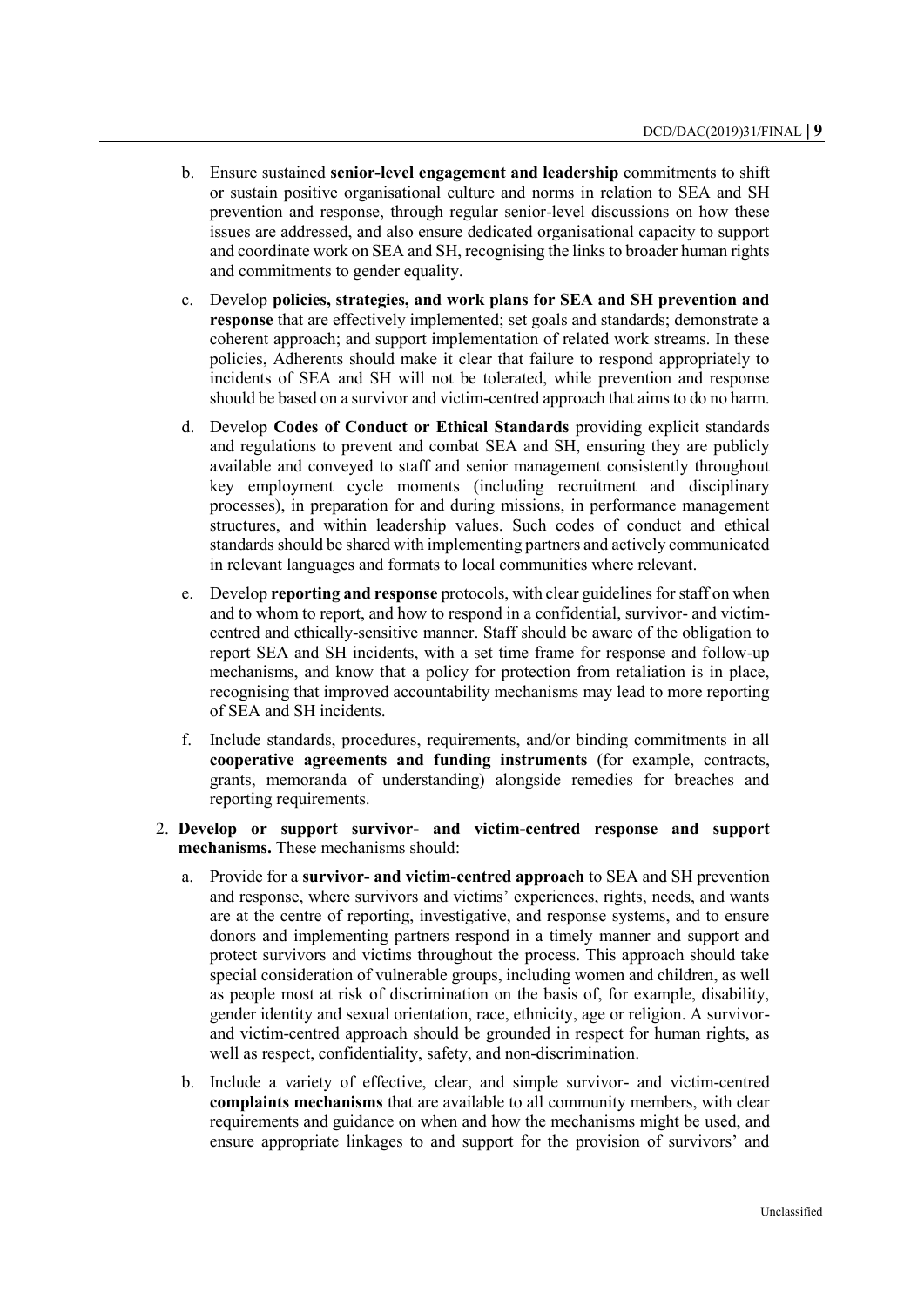victims' assistance. Complaints mechanisms, including community-based mechanisms, should be developed and implemented, adapted to specific local and cultural contexts, and used in co-operation with local leadership, and with authorities where safe and appropriate, and to the maximum extent practicable, be jointly supported.

- c. Provide integrated and safe **response and protection** for those who report SEA and SH, including survivors and victims, in collaboration with relevant stakeholders such as: the United Nations; Civil Society Organisations (CSOs) and local women's organisations; local and national governments where safe and appropriate; and public bodies including local authorities. Adherents should develop guidance and minimum standards for survivors' and victims' assistance, redress, and support, including by mapping out key stakeholders and service providers for referrals, and by seeking to provide required financing support that is jointly supported to the maximum extent practicable.
- d. Seek to strengthen existing **local services and networks and coordination** with gender-based violence and child-protection services, also to address violence against girls, where appropriate. A survivor- and victim-centred approach should be integrated into broader efforts to strengthen responses to gender-based violence and SEA and SH at the local level, including strengthening the rule of law and access to justice. Efforts should aim to improve the quality and availability of referral services and protection mechanisms to minimise the risks of survivor and victim stigmatisation.

#### 3. **Establish organisational reporting and response systems and procedures for the prevention of SEA and SH.** These systems and procedures should include:

- a. **Internal complaint and investigation procedures** that are context-specific and survivor- and victim-centred, and that include established functions and mechanisms to handle incidents and allegations for donors and implementing partners. Adherents should explore independent mechanisms as appropriate, noting that alleged perpetrators also have privacy rights.
- b. Easy, safe, accessible, context-sensitive, culturally appropriate **reporting and complaint mechanisms** that are confidential and anonymous through which affected individuals and communities can report incidents, and which are coordinated to ensure consistency in response efforts. These could include independent whistleblowing mechanisms available to staff, partners, aid recipients, and their families and communities, as well as other stakeholders, involving local and national governments where safe and appropriate, and in accordance with their national legal and institutional frameworks.
- c. **Protection from retaliation** for those affected or who report, including whistleblowers, by having a policy for protection from retaliation in place.
- d. Support for **local capacity, rule of law, access to justice, and increased accountability**, through development co-operation and humanitarian assistance, depending on the local context.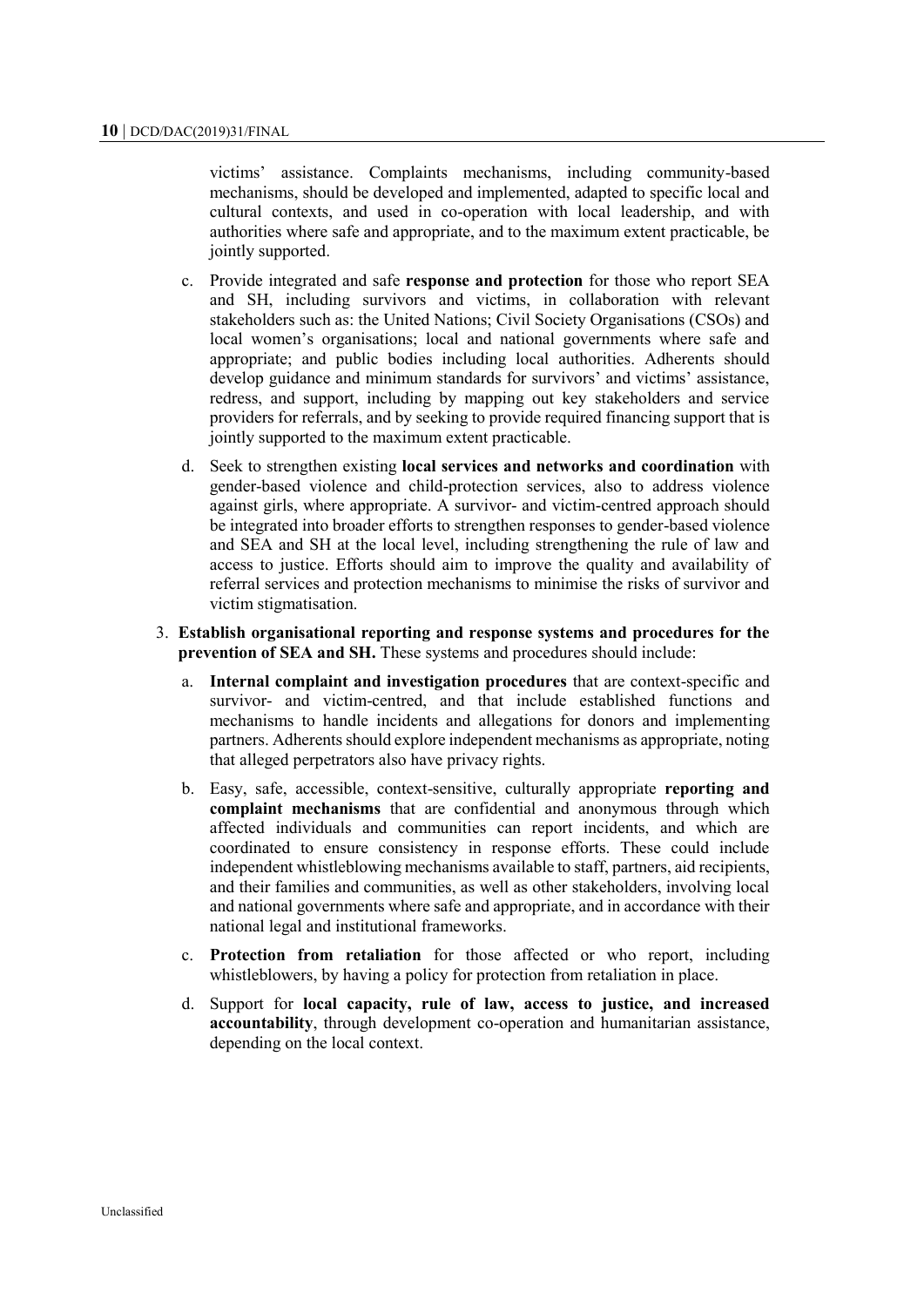- e. Strengthened transparent **reporting and investigation mechanisms and procedures** to ensure internal and external accountability, support prevention, and improve access to information, taking into consideration the safety, wants, needs, and rights of survivors and victims with regard to information-sharing, confidentiality, consent, and risk assessment, for the protection of the survivor and victim and with the aim of preventing future incidents.
- f. Policies and processes to ensure both **mechanisms and management responsibilities** to ensure accountability for staff when necessary, including dismissal, suspension, and other administrative measures. At the same time, **positive incentives to promote good practice** and rewards for learning and improvement should be used to foster a culture of inclusion, trust, and openness to enable accountability and transparency.
- g. Clearly communicated mechanisms to tackle **impunity**, and **penalties** for staff violations of codes of conduct.
- h. Effective and transparent **recruitment, performance management, and referral practices** to prevent the hiring (e.g., re-hiring, transfer, or promotion) of perpetrators, including improved mechanisms for screening candidates' backgrounds, references, and criminal records checks for former misconduct.
- 4. **Conduct training, raise awareness, and communicate on SEA and SH prevention**. These measures require adequate ongoing resourcing and should include:
	- a. **Effective communication** to raise community awareness on SEA and SH response, including the provision of information on: applicable national laws, donor agency standards, and codes of conduct; requirements and expected behaviour of donor management, staff, and implementing partners, including the private sector; and how complaint mechanisms can be used to report violations.
	- b. **Regular training and capacity building** for management and staff on standards, codes of conduct, mechanisms to file complaints and report misconduct, and the implications of breaching standards, including anti-retaliation policies, to ensure effective cultural change and promote a safe, confident, and mutually-respectful work environment. Training and capacity building should be linked to, or aligned with, gender equality training and capacity building. Where possible, designated focal functions for SEA and SH prevention should receive professional training.
	- c. **Awareness-raising activities and educational, preventative outreach efforts** or programmes with implementing partners to ensure aid recipients and local populations are aware of their rights, reporting mechanisms, and available support services. Aid beneficiaries and local populations should be consulted in the design of SEA and SH response programmes, and wider programming where appropriate, to ensure their needs are met. This could include capacity building and training of established local organisations, including women's rights organisations, and incountry SEA and SH prevention networks and mechanisms. Tools and materials should be shared between headquarters, field offices, implementing partners, and local and national governments, as well as public bodies including local authorities, where safe and appropriate; in relation to gender equality and non-discrimination, to prevent and protect against SEA and SH.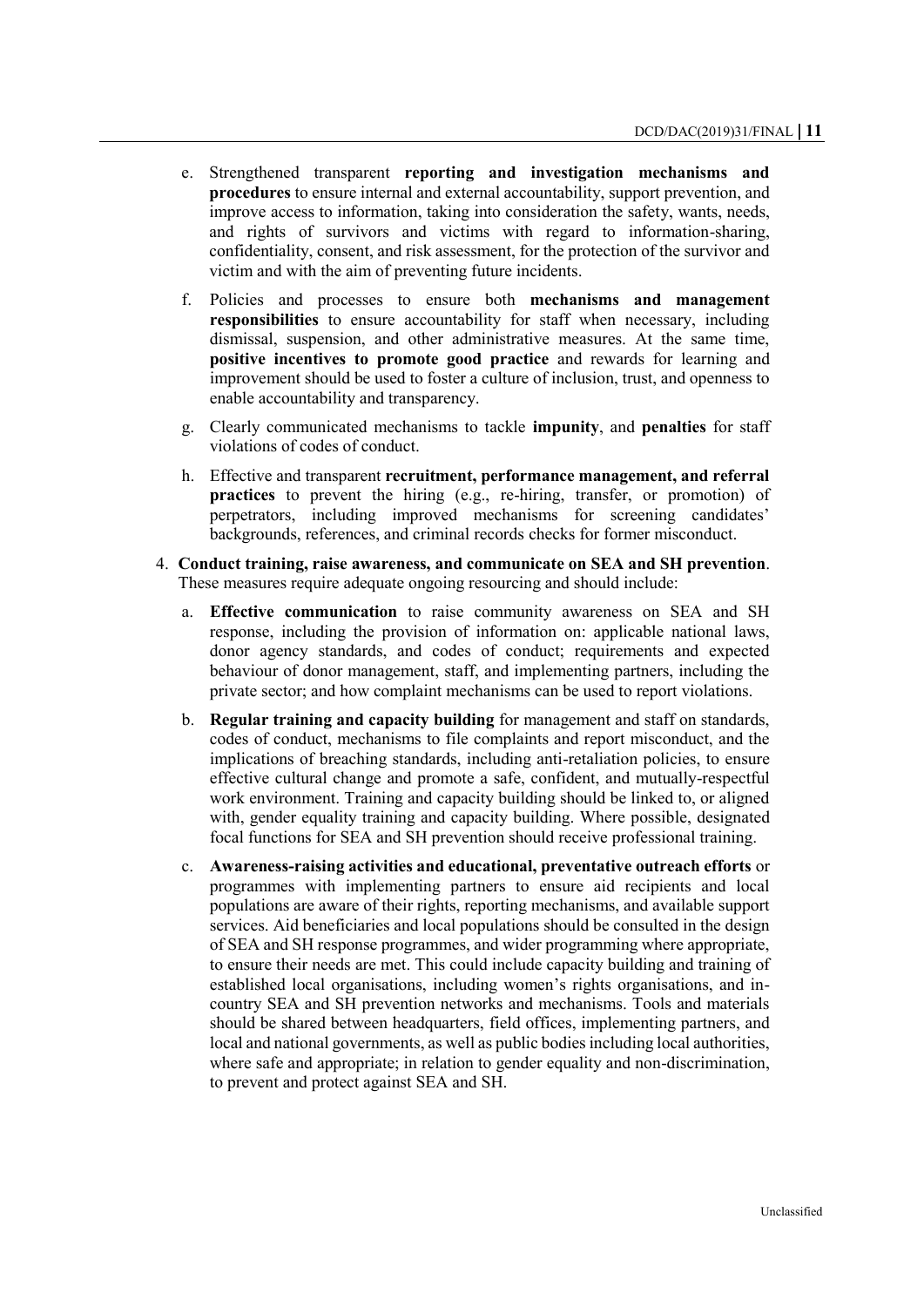- 5. **Ensure international coordination for SEA and SH prevention and response.** To this effect, Adherents should:
	- a. **Coordinate internationally** with donors and implementing partners to set clear standards and expectations, align existing measures to the extent possible, respond to survivors' and victims' needs, and take comprehensive action in SEA and SH prevention and response.
	- b. **Include existing commitments** by some DAC members as a policy basis for action on prevention and response, including the Core Humanitarian Standard on Quality and Accountability (CHS), the Inter-Agency Standing Committee Minimum Operating Standards (MOS-PSEA), relevant OECD and DAC Recommendations, and other relevant international commitments, including the Commitments made by donors to tackle sexual exploitation and abuse and sexual harassment in the international aid sector at the 2018 London Safeguarding Summit.
	- c. Ensure closer **co-operation and collaboration among DAC members, implementing partners, and international and national experts** on SEA and SH prevention and response; the UN, specifically the Inter-Agency Standing Committee (IASC); and the UN System Chief Executives Board for Coordination (CEB). Particular efforts should be made to align standards for survivors' and victims' support, investigation management, and reporting by implementing partners.
	- d. Support the development of measures to jointly assess the performance of **multilateral organisations** with regard to their approach to SEA and SH, such as those currently under development by the Multilateral Organisation Performance Assessment Network (MOPAN).
	- e. **Dedicate resources** including financial and personnel to realise the goals of this DAC Recommendation and to ensure that implementing partners can uphold these standards.
- 6. **Develop mechanisms for monitoring, evaluation, and reporting on SEA and SH prevention and response.** To this effect, Adherents should:
	- a. Establish mechanisms for **monitoring and reviewing** responses, support, and follow-up, such as independent progress and impact assessments, evaluations, or review mechanisms on best practices and lessons learned, and common definitions.
	- b. Improve **data, including sex- and age-disaggregated data**, qualitative and quantitative measures, and assessments and evaluations of agencies and partners' initiatives that ensure confidentiality for survivors, victims and vulnerable groups. These efforts could include disaggregating data to be able to use it across organisations, locations, and time to learn and detect trends that would inform gaps in all the other areas.
- **IV. INVITES** the Secretary-General to disseminate this DAC Recommendation;

**V. INVITES** Adherents to disseminate this DAC Recommendation, particularly throughout their development, humanitarian, and peacebuilding agencies and partners, and across government;

**VI. INVITES** non-Adherents to take account of and adhere to this DAC Recommendation;